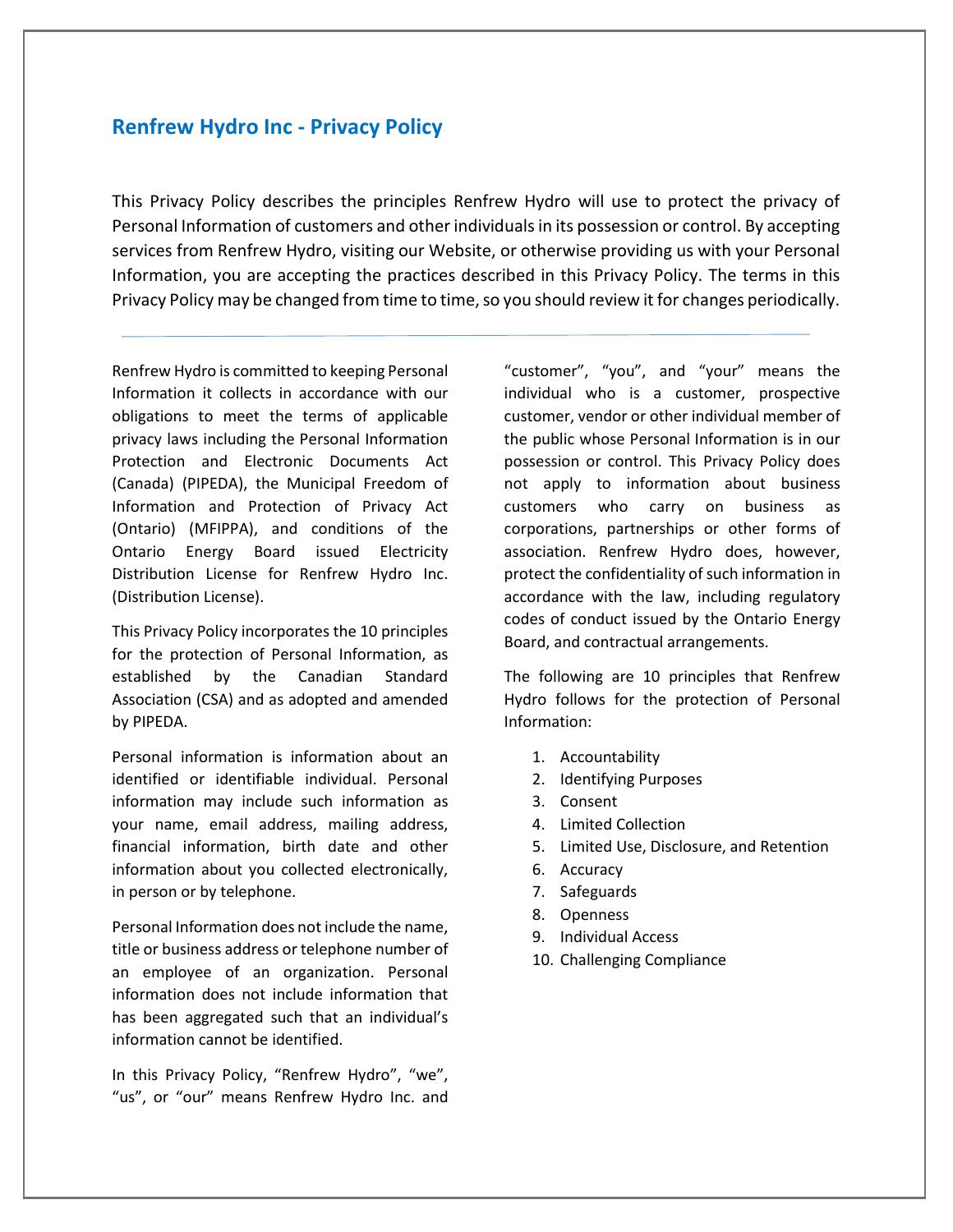## **1. Accountability**

Renfrew Hydro is accountable for the protection of Personal Information within the organization's possession or control including all Personal Information held by us or transferred to a third party for processing.

If you have questions or concerns regarding your Personal Information or this Privacy Policy please address them to:

Renfrew Hydro Inc. B-499 O'Brien Rd Renfrew, Ontario K7V 3Z3 Email: info@renfrewhydro.com

## **2. Identifying Purposes**

Renfrew Hydro shall identify the reasons for collecting Personal Information before or at the time of collection. Upon request, persons collecting Personal Information shall explain these identified purposes or refer the individual to a designated person within Renfrew Hydro who shall explain the purposes.

Unless required by law, Renfrew Hydro shall not use or disclose, for any new purpose, Personal Information that has been collected without first identifying and documenting the new purpose and obtaining the consent of the customer.

All Personal Information that Renfrew Hydro collects is collected for the following purpose:

- To establish, deliver and maintain electricity services;
- To identify our customers, respond to customer inquiries and otherwise maintain a responsible business relationship with customers;
- To bill and collect payment;
- For pre-authorized payments;
- To perform credit reviews to determine creditworthiness;
- To determine eligibility for products and services;
- To recommend particular products and services to meet customer needs;
- To develop, enhance, promote or provide Renfrew Hydro products and services;
- To provide customers with information about the electricity industry, rates and energy conservation programs such as programs that allow you to benchmark your energy consumption against other customer groups;
- To notify customers about new and existing programs, events, causes or any other matters sponsored by Renfrew Hydro;
- To manage and develop Renfrew Hydro business and operations; and
- To meet legal and regulatory requirements.

#### **3. Consent**

In obtaining consent, Renfrew Hydro shall use reasonable efforts to ensure that a customer is advised of the identified purposes for which Personal Information will be used or disclosed. Purposes shall be stated in a manner that can be reasonably understood by the customer.

Generally, Renfrew Hydro shall seek consent to use and disclose Personal Information at the same time it collects the information. However, Renfrew Hydro may seek consent to use and disclose Personal Information after it has been collected but before it is used or disclosed for a new purpose.

Renfrew Hydro will require customers to consent to the collection, use or disclosure of Personal Information as a condition of the supply of a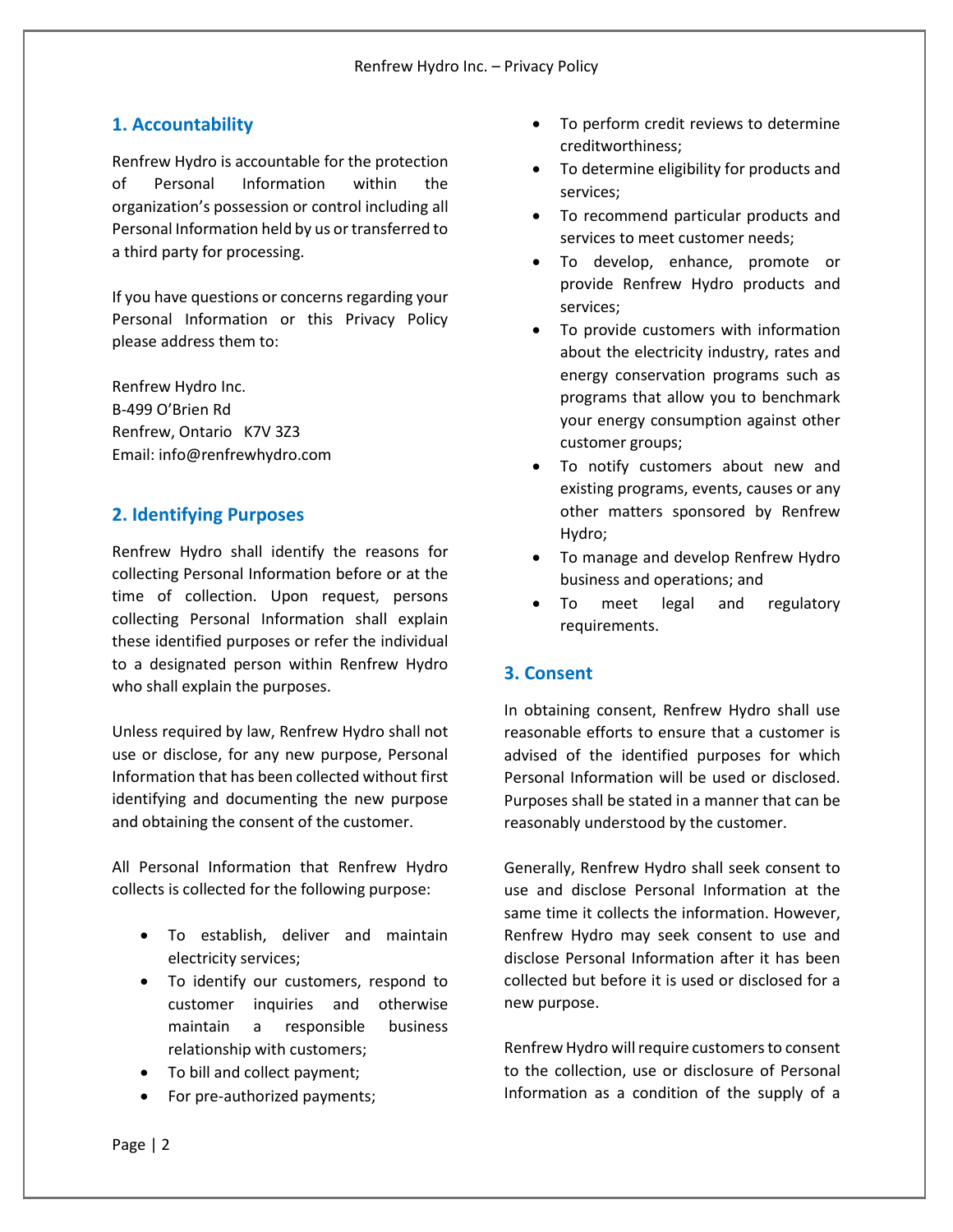product or service only if such collection, use or disclosure is required to fulfill the identified purposes.

In determining the appropriate form of consent, Renfrew Hydro shall take into account the sensitivity of the Personal Information and the reasonable expectations of its customers.

In general, the use of products and services by a customer constitutes implied consent for Renfrew Hydro to collect, use and disclose Personal Information for all identified purposes.

A customer may withdraw consent at any time, subject to legal or contractual restrictions and reasonable notice. Customers may contact Renfrew Hydro for more information regarding the implications of withdrawing consent.

#### **4. Limited Collection**

Renfrew Hydro collects Personal Information primarily from their customers. Renfrew Hydro will not, as a condition of supplying you with a product or service, require you to consent to the collection of Personal Information beyond that required to fulfill the specified, legitimate purpose.

Renfrew Hydro may also collect Personal Information from other sources including credit bureaus, employers or personal references, or other third parties that represent that they have the right to disclose the information.

# **5. Limited Use, Disclosure, and Retention**

Renfrew Hydro may also use or disclose Personal Information without knowledge or consent in the case of an emergency where the life, health or security of an individual is threatened. Renfrew Hydro may disclose Personal

Information without knowledge or consent to a lawyer representing the companies, to collect a debt, to comply with a subpoena, warrant or other court order, or as may be otherwise required by law.

Only those employees of Renfrew Hydro who require access for business reasons, or whose duties reasonably so require, are granted access to Personal Information about customers.

Due to the structure of the electricity sector in Ontario, it may be necessary to share your billing and consumption information with third party billing and settlement agencies, such as where you have signed a separate contract with a retailer. Our billing, settlement and regulatory relationships with third parties are governed by our license and regulatory codes that are established by the Ontario Energy Board.

Renfrew Hydro may engage employees, contractors or other companies and third parties to perform services for Renfrew Hydro that involve access to Personal Information. These third parties may be located outside of Ontario or Canada.

In accordance with the Distribution License, Renfrew Hydro will not disclose any consumer information (which may include Personal Information) to any of its affiliates without the consumer's written consent except where consumer information is required to be disclosed:

(a) for billing or market operation purposes; (b) for law enforcement purposes; or (c) for the purpose of complying with a legal requirement.

Renfrew Hydro shall keep Personal Information only as long as it remains necessary or relevant for the identified purposes or as required by law.

Page | 3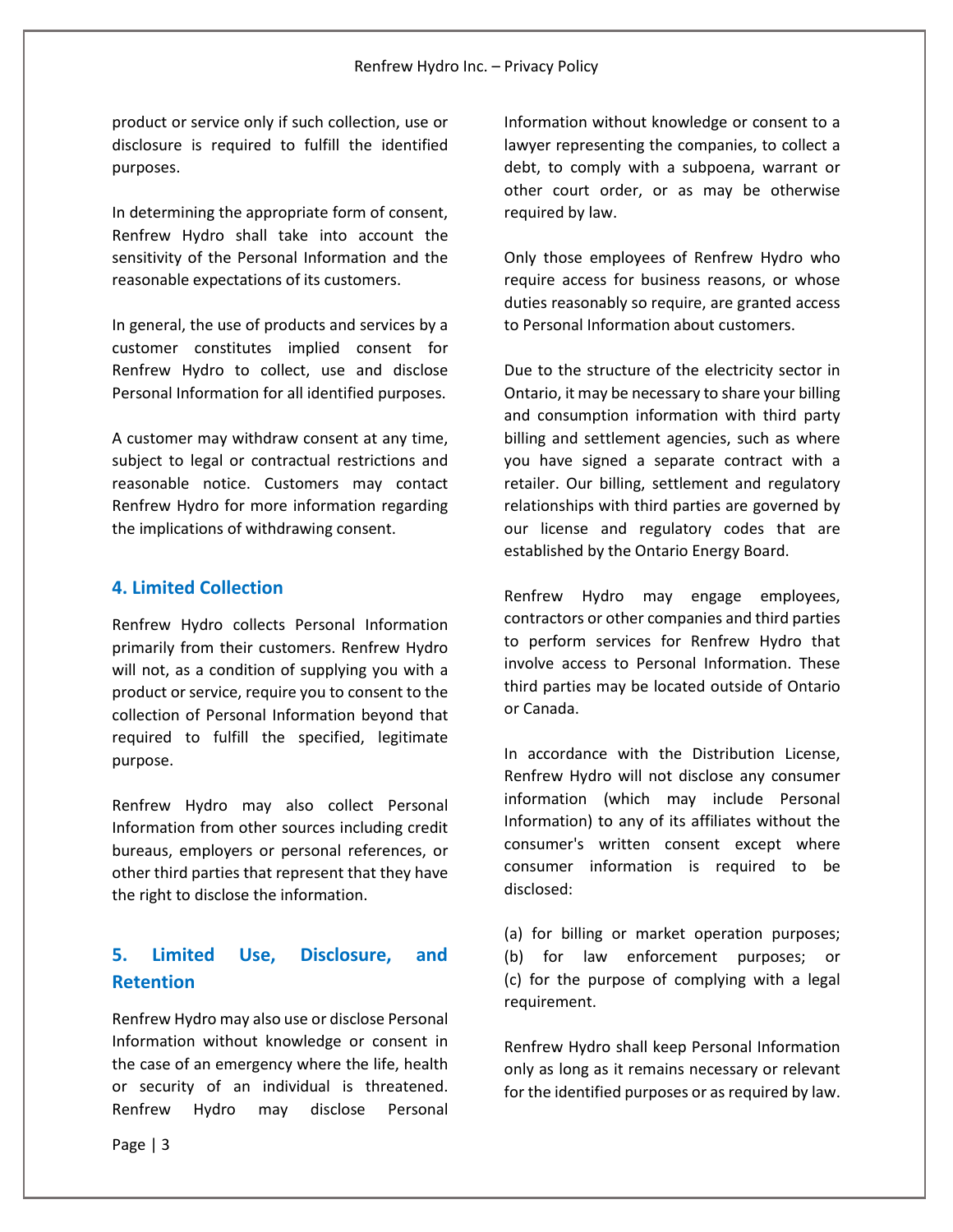Depending on the circumstances, where Personal Information has been used to make a decision about a customer, Renfrew Hydro shall retain, for a period of time that is reasonably sufficient to allow for access by the customer, either the actual information or the rationale for making the decision.

Renfrew Hydro shall maintain reasonable controls and practices for information and records retention and destruction which apply to Personal Information that is no longer necessary or relevant for the identified purposes or required by law to be retained. Such information shall be destroyed, erased or made anonymous.

## **6. Accuracy**

Personal information used by Renfrew Hydro shall be sufficiently accurate, complete and upto-date to minimize the possibility that inappropriate information may be used to make a decision about a customer. Renfrew Hydro shall update Personal Information about customers as and when necessary to fulfill the identified purposes or upon notification by the individual.

## **7. Safeguards**

Renfrew Hydro shall protect Personal Information against such risks as loss or theft, unauthorized access, disclosure, copying, use, modification or destruction, through appropriate security measures. Renfrew Hydro shall protect the information regardless of the format in which it is held.

Renfrew Hydro shall protect Personal Information disclosed to third parties by communicating the confidentiality of the information, the purposes for which it is to be used, limits on the number of persons whose job function requires access to the information, and

the physical and procedural security measures required to safeguard that information.

All employees of Renfrew Hydro with access to Personal Information shall be required as a condition of employment to respect the confidentiality of Personal Information.

#### **8. Openness**

Renfrew Hydro is committed to making information about this policy easy to understand, accessible and updated. Renfrew Hydro will make changes to its Privacy Policy from time to time and such changes will be posted on the website, and by bill inserts if appropriate.

## **9. Individual Access**

Upon request, customers may obtain information regarding the type, use and disclosure of his, or her, Personal Information that Renfrew Hydro has in its possession and control. Renfrew Hydro may require that a customer provide satisfactory proof of identity prior to obtaining access to his or her Personal Information. Renfrew Hydro may charge a nominal fee for responding to such request. Renfrew Hydro may refuse to provide you with access to your Personal Information where such refusal is permitted or required by law or regulatory authorities.

## **10. Challenging compliance**

Any customer may challenge Renfrew Hydro's compliance with this Privacy Policy by contacting the contact information set out above under the heading "Accountability".

Renfrew Hydro shall investigate all complaints concerning compliance with this Privacy Policy. If a complaint is found to be justified, the company shall take appropriate measures to resolve the